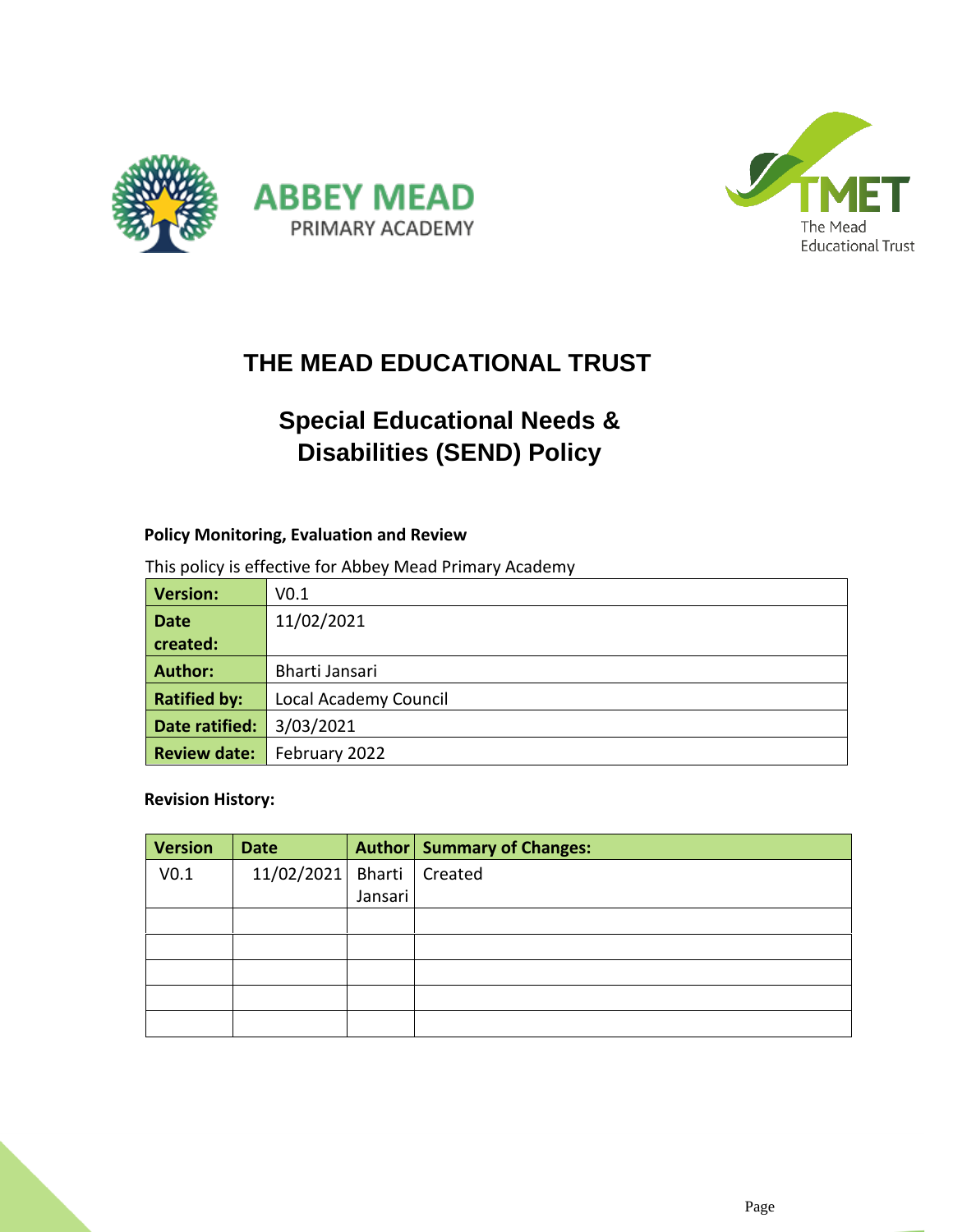#### **Context**

**This policy pays due regard to;**

- **The SEND Code of Practice: 0 to 25 years, July 2014**
- **Part 3 of the Children and Families Act 2014 and associated regulations**

| Principal :<br>Inclusion Leader and | <b>Gary Aldred</b>    |
|-------------------------------------|-----------------------|
| SENCO:                              | <b>Bharti Jansari</b> |
| Safeguarding academy<br>councilor:  | <b>Ben Burpitt</b>    |
|                                     | 0116 2661809          |

**Contact details:** [office@abbey-tmet.uk](mailto:office@abbey-tmet.uk)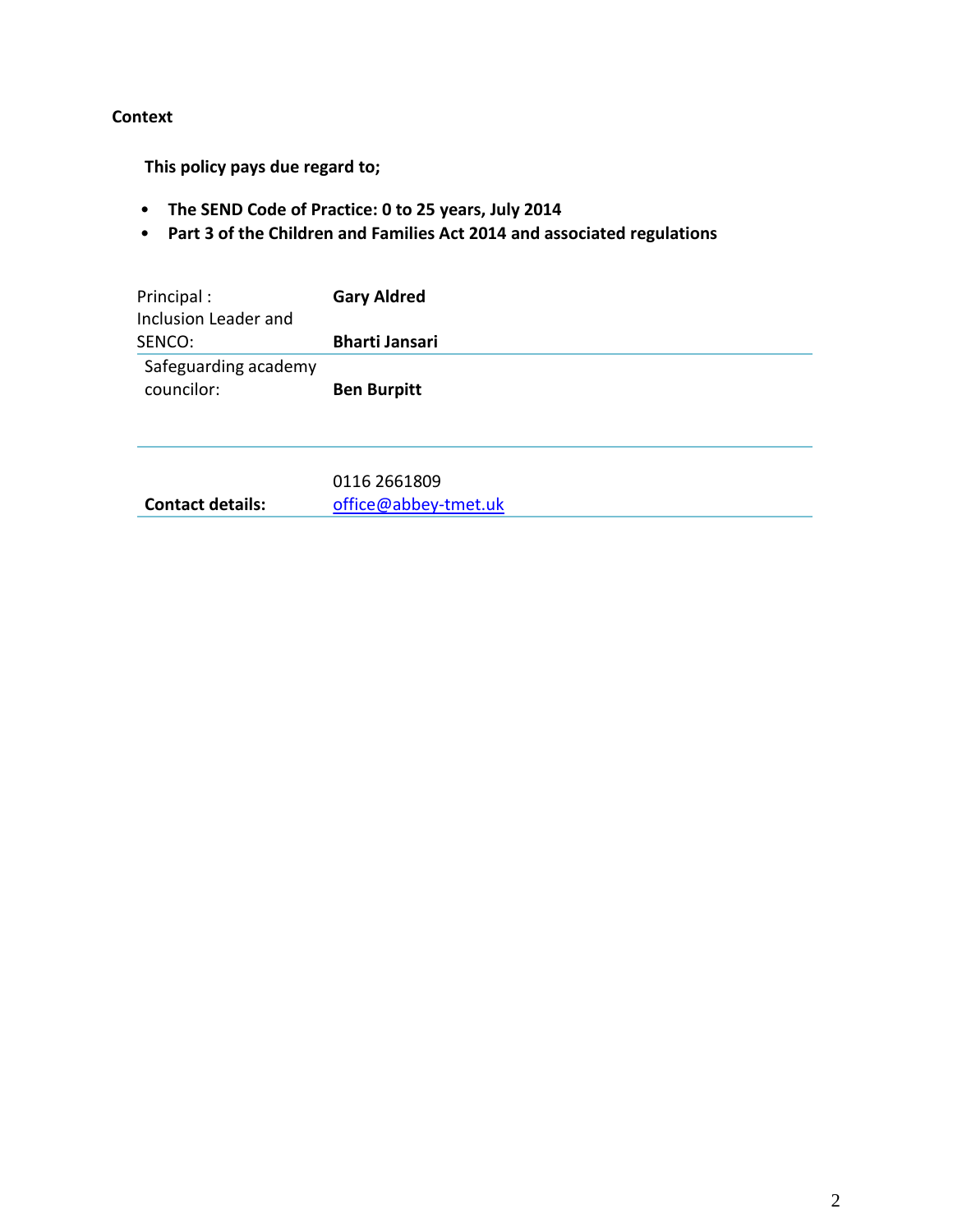#### **Special Educational Needs and Disability (SEND) Policy**

This policy outlines Abbey Mead Primary Academy's offer of inclusive practice for all it's children, irrespective of differing needs. It complies with The Equality Act 2010 and SEND Code of Practice contained in the Children and Families Act 2014 and its associated regulations which also include:

- The Special Educational Needs and Disability Regulations 2014
- The Special Educational Needs (Personal Budgets) Regulations 2014
- The Children and Families Act 2014 (Transitional and Saving Provisions)(No 2) Order 2014

It aims to ensure inclusion for all of our children. The responsibility for the management of this policy falls to the Headteacher; the day-to-day operation of the policy is the responsibility of the Special Educational Needs Co-ordinator (SENCo). The Governing Body, Headteacher and the SENCo will work together closely to ensure that this policy is working effectively.

Abbey Mead is proud to be an inclusive school, valuing the individuality of all children. We are committed to giving all our children every opportunity to achieve the highest of standards. We do this by taking account of pupils' varied life experiences and needs. We offer a broad and balanced curriculum and have high expectations of all our children. The achievements, attitudes and wellbeing of all our children matter and are celebrated.

### **SEND**

The Code of Practice 2014 states that:

*'A pupil has SEN where their learning difficulty or disability calls for special educational provision, namely provision different from or additional to that normally available to pupils of the same age.'* Children may have more than one area of SEND.

The Four broad areas of need identified within the SEN Code of Practice 2014 are:

- Communication and Interaction (e.g. speech articulation, stammering, speech and language delay, autism etc)
- Cognition and Learning (e.g. global learning difficulties, dyslexia, dyscalculia etc)
- Social, Emotional and Mental Health Difficulties (e.g. anxiety, depression, eating disorders, obsessive, compulsive disorder (OCD) etc)
- Sensory and Physical Needs (Visual impairment, hearing impairment, sensory needs (e.g. autism, dyspraxia, toileting issues, physical disability etc)

#### **The SEND Code of Practice outlines two categories of need;**

- SEN need. This replaces school action and school action plus
- Education, Health and Care plan. This replaces SEN statement.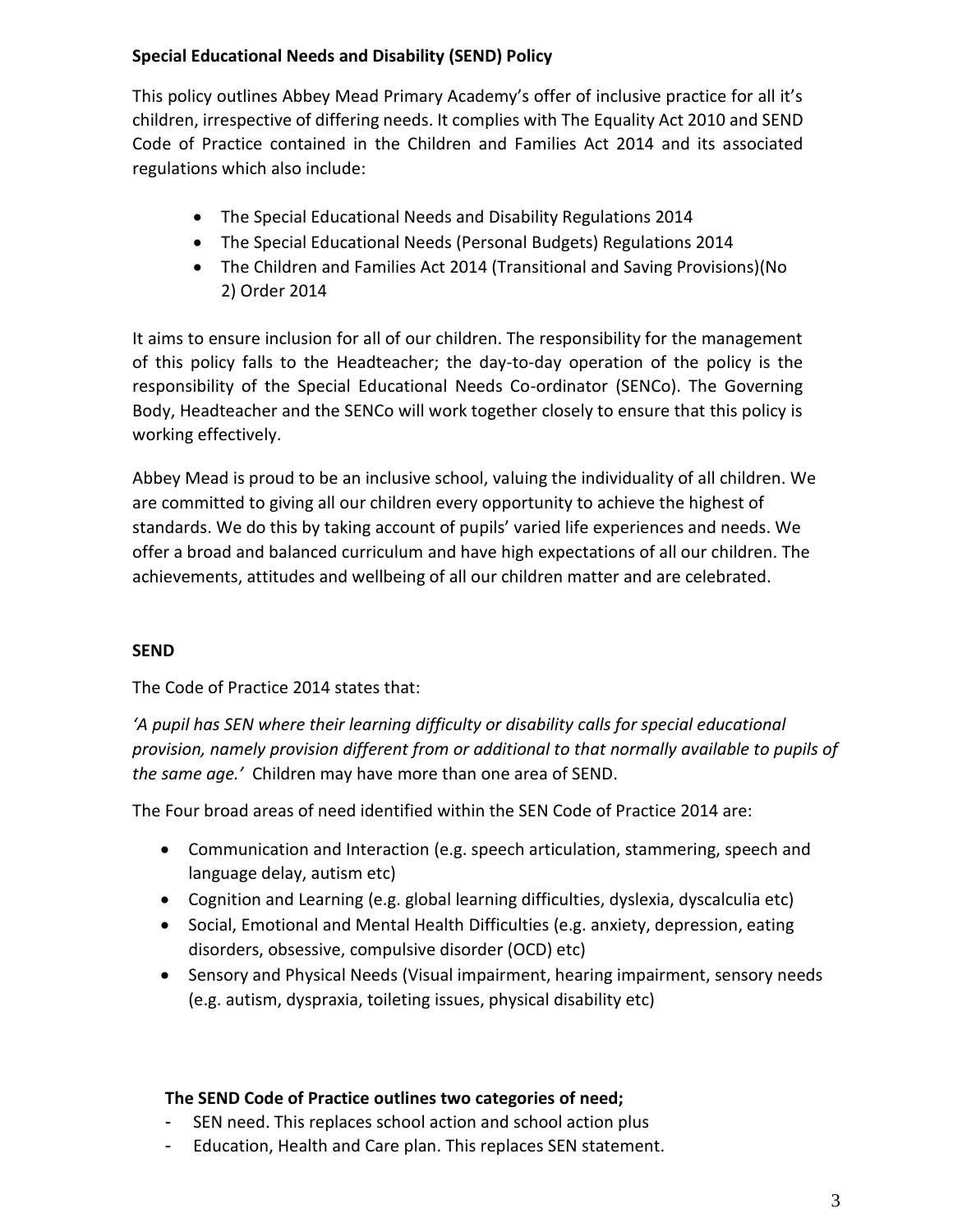Abbey Mead Primary Academy endeavors to arrange provision appropriate for any pupil who has special educational needs or disabilities. We are continuously providing training so that all staff in the school are able to identify and provide support for those pupils who have special educational needs or disabilities and to allow pupils with SEND to join in all the activities of the school; some activities may have to be adapted or alternative provision arranged according to individual needs. We will make every effort to ensure that all pupils with SEND reach their full potential, are fully included within the school community and are able to make successful transfers between educational establishments.

This policy aims to support all members of staff in providing positive whole school approaches towards the learning, progress and achievement of SEND pupils. With this as an underlying principle, we believe that;

- **All teachers are teachers of Special Educational Needs.**
- **Every teacher is responsible and accountable for the progress and development of all pupils in their class even where pupils access support from teaching assistants or specialist staff.**
- **All SEND paperwork will be completed and up to date with the child's identified needs and support which is in place for their continued progress.**

Teaching and supporting pupils with SEND is therefore a whole school responsibility requiring a whole school response. Meeting the needs of pupils with SEND requires partnership working between all those involved – Local Authority (LA), school, parents/carers, pupils, children's services and all other agencies.

The current challenges faced by children and especially those with SEND include;

- Loss of routine
- Loss of structure
- Loss of friendship
- Loss of opportunity
- Loss of freedom

These could all lead to regression, loss of basic learning, loss of language skills, loss of social interaction, mental distress and reduction of physical co-ordination and stamina.

Therefore, Abbey Mead Primary Academy's priority will be to challenge 'Lockdown anxiety' and provide the structure and systems to channel resilience, confidence and physical strength and stamina.

We will continue to develop and support SEND children,

- To build relationships again with their peers and the adults in school
- Continue our work started during the lockdown period to engage, listen and understand the children and their parents needs.
- By observation and listening we will look for gaps and prioritize and plan the support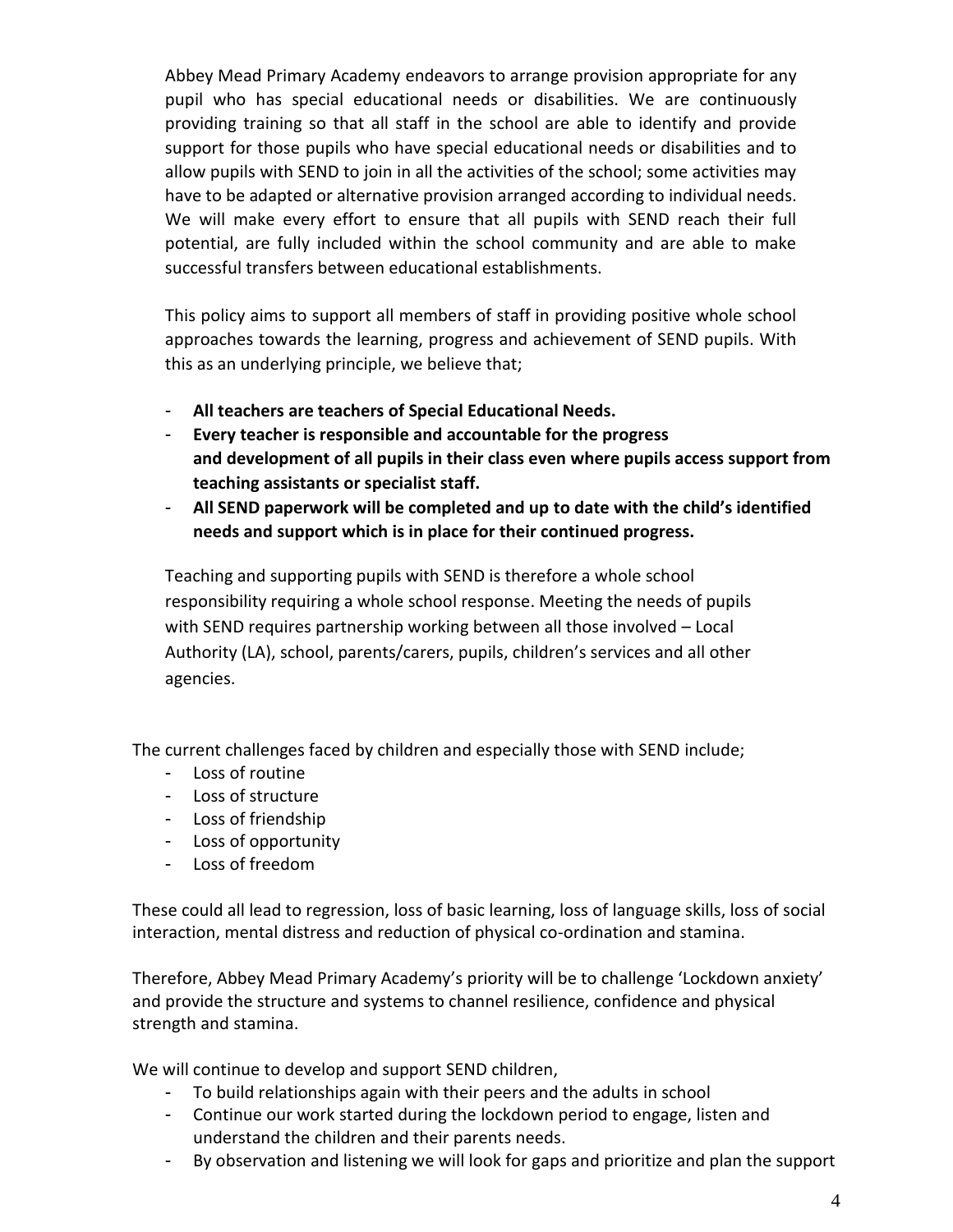they require to re-build their self-esteem and confidence

- Plan for them to communicate their experience and feelings in scaffolded opportunities

We will do this by;

- Use of character muscles to strengthen and encourage the development of confidence, communication and resilience.
- Use of Relationships, Health and Sex Education modules to build Mental Health Being, Respective Relationships and Health and Prevention.
- The Solihull Approach model
- Providing opportunities to express their feelings and experiences through the use of appropriate resources matched to their needs
- Working with the parents to understand their children's needs and to model and use strategies which will support recovery from the lockdown experience.
- Seek specialist agency advice for specific need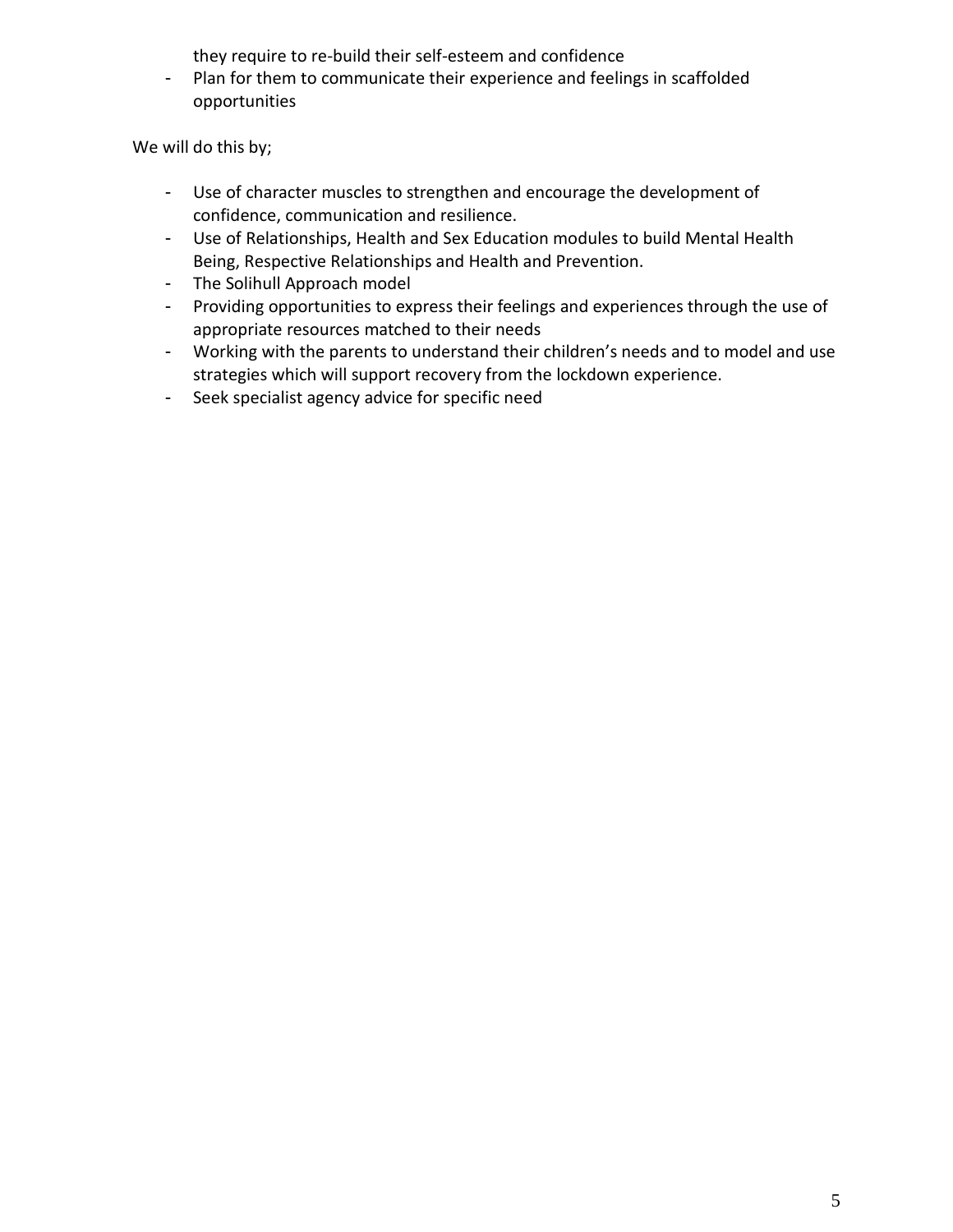Identifying and supporting Special Educational Needs & Disabilities

#### Definition of SEN

Pupils have special educational needs if they have a learning difficulty or disability which calls for special education provision to be made for him or her: namely provision *which is additional to or different from* that normally available I through high quality teaching and a suitably differentiated curriculum. Abbey Mead Primary Academy regards pupils as having a Special Educational Need if they:

- a) Have a significantly greater difficulty in learning than the majority of pupils of the same age, or;
- b) Have a disability which prevents or hinders him/her from making use of facilities of a kind generally provided for others of the same age in mainstream schools or mainstream post-16 institutions
- c) A child under compulsory age has special educational needs if they fall within the definition at (a) or (b) above or would do so if special educational provision was not made for them (Section 20 Children and Families Act 2014)

Pupils must not be regarded as having a learning difficulty solely because the language or form of language of their home is different from the language in which they will be taught.

Abbey Mead Primary Academy will have regard to the SEND Code of Practice 2014 when carrying out its duties towards all pupils with SEND and ensure that parents/carers are informed by the school that SEND provision is being made for their child.

There may be times in a pupil's school career when they are identified as having a Special Educational Need.

These pupils will be provided with intervention and/or support that is 'additional to or different from' the normal differentiated curriculum. This may be on an ongoing basis or for a limited time. Many pupils with sensory and/or physical disabilities may require adaptations, made as reasonable adjustments under the Equality Act 2010.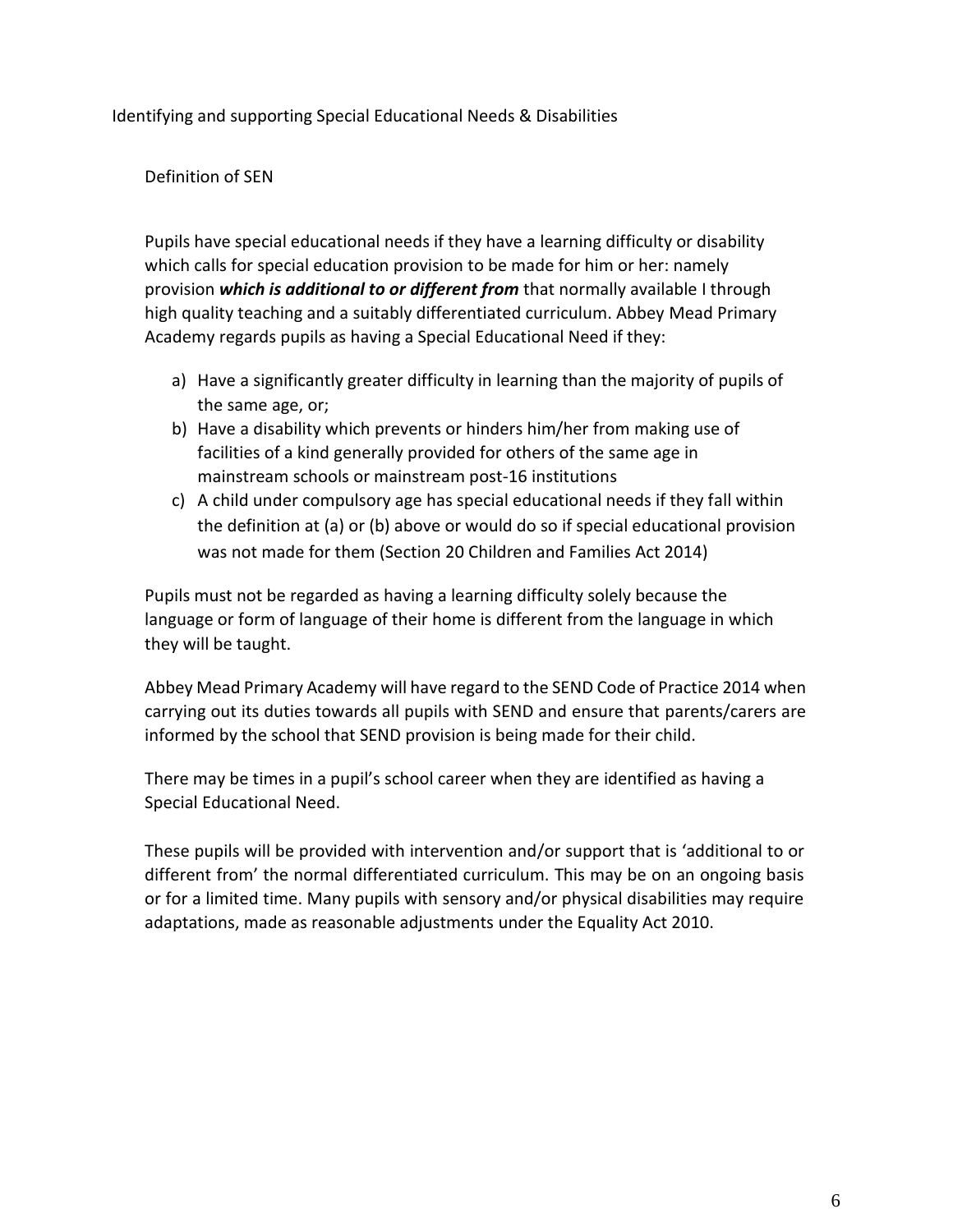Areas of Special Educational Need and Disability Under the SEND Code of Practice 2014, pupils identified as having a special educational need (SEN) will be considered within one or more of the following categories of need:

| Type of SEND                                                   | Type of Provision                                                                                |
|----------------------------------------------------------------|--------------------------------------------------------------------------------------------------|
| Communication and Interaction (e.g.                            | We identify a pupil's areas of need and                                                          |
| speech articulation, stammering, speech                        | consult with specialists for the most                                                            |
| and language delay, autism etc)                                | appropriate strategy or programme to                                                             |
|                                                                | support their progress.                                                                          |
| Cognition and Learning (e.g. global learning                   | Initially, by careful observation, assessment,                                                   |
| difficulties, dyslexia, dyscalculia etc)                       | record keeping and consultation with parents                                                     |
|                                                                | and staff, we identify specific needs and                                                        |
|                                                                | determine the best supportive strategy or                                                        |
|                                                                | programme. If pupil progress is not                                                              |
|                                                                | augmented, then specialist advice will be                                                        |
|                                                                | sought for further support or assessment.                                                        |
| Social, Emotional and Mental                                   | We carefully monitor the pupil's behaviour to                                                    |
| Health Difficulties (e.g. anxiety, depression,                 | gain insight into their emotional state and the                                                  |
| eating disorders, obsessive, compulsive<br>disorder (OCD) etc) | behaviours they show. Information gathering<br>meetings with parents and all adults involved     |
|                                                                | in a child's life are used to identify the                                                       |
|                                                                | possible cause and a course of supportive                                                        |
|                                                                | action identified. Specialist advice and/or a                                                    |
|                                                                | referral to the appropriate specialist agency                                                    |
|                                                                | may be made.                                                                                     |
| Sensory and Physical Needs (Visual                             | These needs are identified when pupils                                                           |
| impairment, hearing impairment, sensory                        | receive a place at Abbey Mead Primary                                                            |
| needs (e.g. autism, dyspraxia, toileting                       | Academy via parents meeting with the admin                                                       |
| issues, physical disability etc)                               | staff. Any concerns are shared with the                                                          |
|                                                                | SENDCo and more detailed information is                                                          |
|                                                                | obtained from the parents and specialist                                                         |
|                                                                | agencies if appropriate. Support / Care plans                                                    |
|                                                                | are devised and shared with parents and all                                                      |
|                                                                | school staff involved in the care/teaching of                                                    |
|                                                                | the pupil. Parents are directed to specialist                                                    |
|                                                                | agencies; including the school nurse service,<br>for any support they require or will benefit in |
|                                                                | providing the best care for their child.                                                         |
|                                                                |                                                                                                  |
|                                                                | We at Abbey Mead Primary Academy work                                                            |
|                                                                | closely with specialist agencies to provide the                                                  |
|                                                                | appropriate support for all the pupils who                                                       |
|                                                                | have any special need.                                                                           |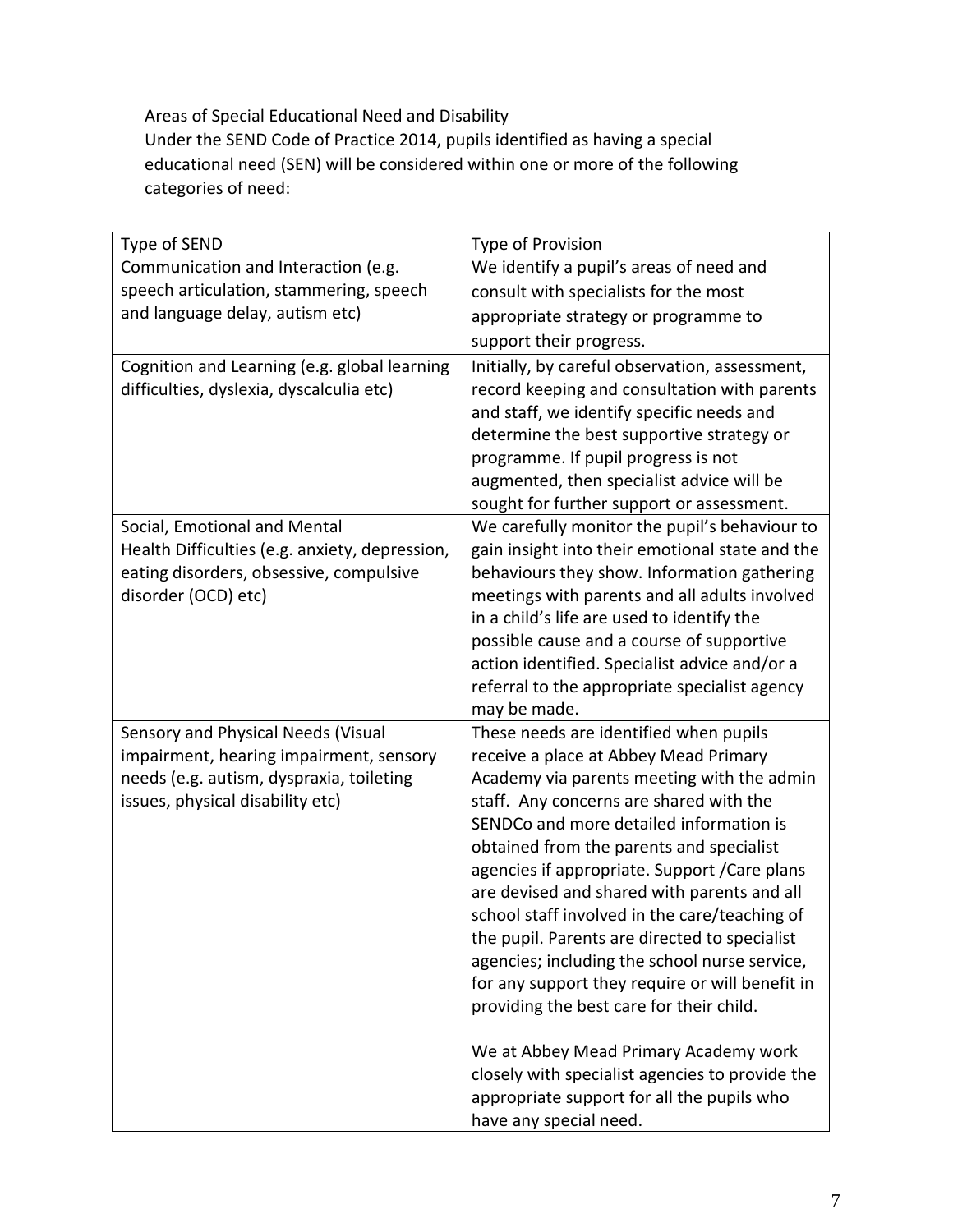A Graduated Response to SEND

Early Concerns

The progress made by all pupils is regularly monitored and reviewed. Initially, concerns registered by teachers, parents/carers or other agencies are addressed by appropriate differentiation within the classroom and a record is kept of strategies used. This can be then used in later discussions if concerns persist.

How we identify and support pupils with SEN

All pupils' attainment and achievements are monitored by their teacher who is required to provide quality first teaching and learning opportunities differentiated for individual pupils. Where a pupil is making inadequate progress or falls behind their peers, additional support will be provided under the guidance of the class teacher. Adequate progress could:

- Be similar to that of peers;
- Match or better the pupils' previous rate of progress;
- Close the attainment gap between the pupil and their peers;
- Prevent the attainment gap growing wider.

Where pupils continue to make inadequate progress despite support and high quality teaching, the class teacher will provide gathered information and discuss this with both the SENCO and parents. A period of close monitoring will follow, with specific advice given by the SENCo, along with in-school assessments where appropriate. A range of assessment tools and materials are used in our school. A meeting will be organised with parents, class teacher and SENCo to discuss whether the child should be placed onto the SEN register.

Following placement on the SEN register, in some cases it may be necessary to seek assessment by, or advice from an external professional such as a specialist teacher or educational psychologist. This will always involve discussion and agreement with the pupil's parents/carers.

When considering whether a pupil has a special educational need any of the following may be evident:

- Makes little or no progress even when teaching approaches are targeted particularly in a pupil's identified area of weakness;
- Shows signs of difficulty in developing literacy or mathematics skills which result in poor attainment in some curriculum areas;
- Persistent emotional or behavioural difficulties which are not ameliorated by appropriate behaviour management strategies;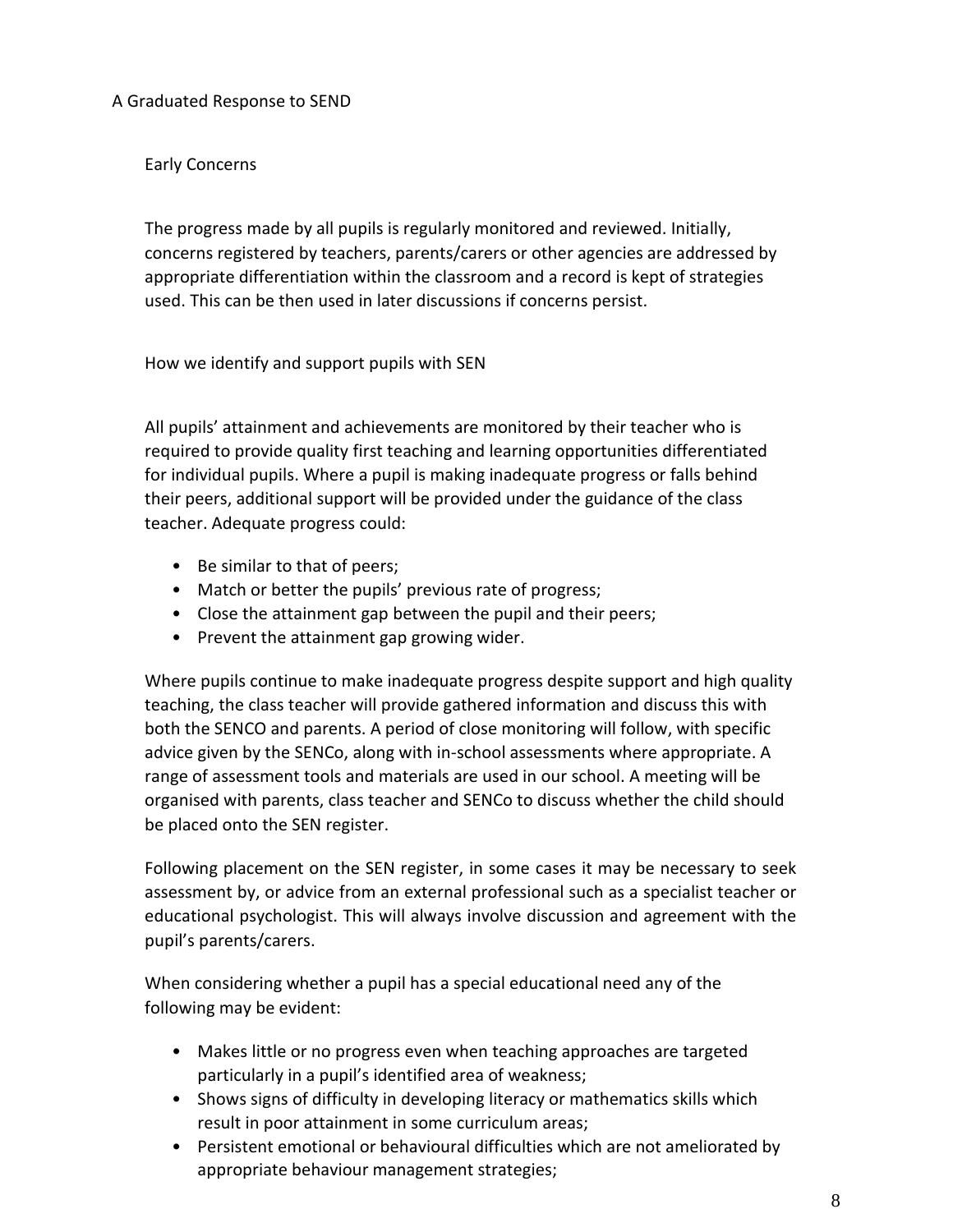Has sensory or physical problems and continues to make little or no progress despite the provision of specialist equipment;

- Has communication and /or interaction difficulties and continues to make little or no progress despite the provision of an appropriate differentiated curriculum.
- Has emotional or behavioural difficulties which substantially and regularly interfere with the pupil's own learning or that of the class groups, despite having an individualised behaviour support programme;
- Has SEND or physical needs that require additional specialist equipment or regular advice or visits by a specialist service;
- Has a communication and/or an interaction difficulty that impedes the development of social relationships and cause a substantial barrier to learning.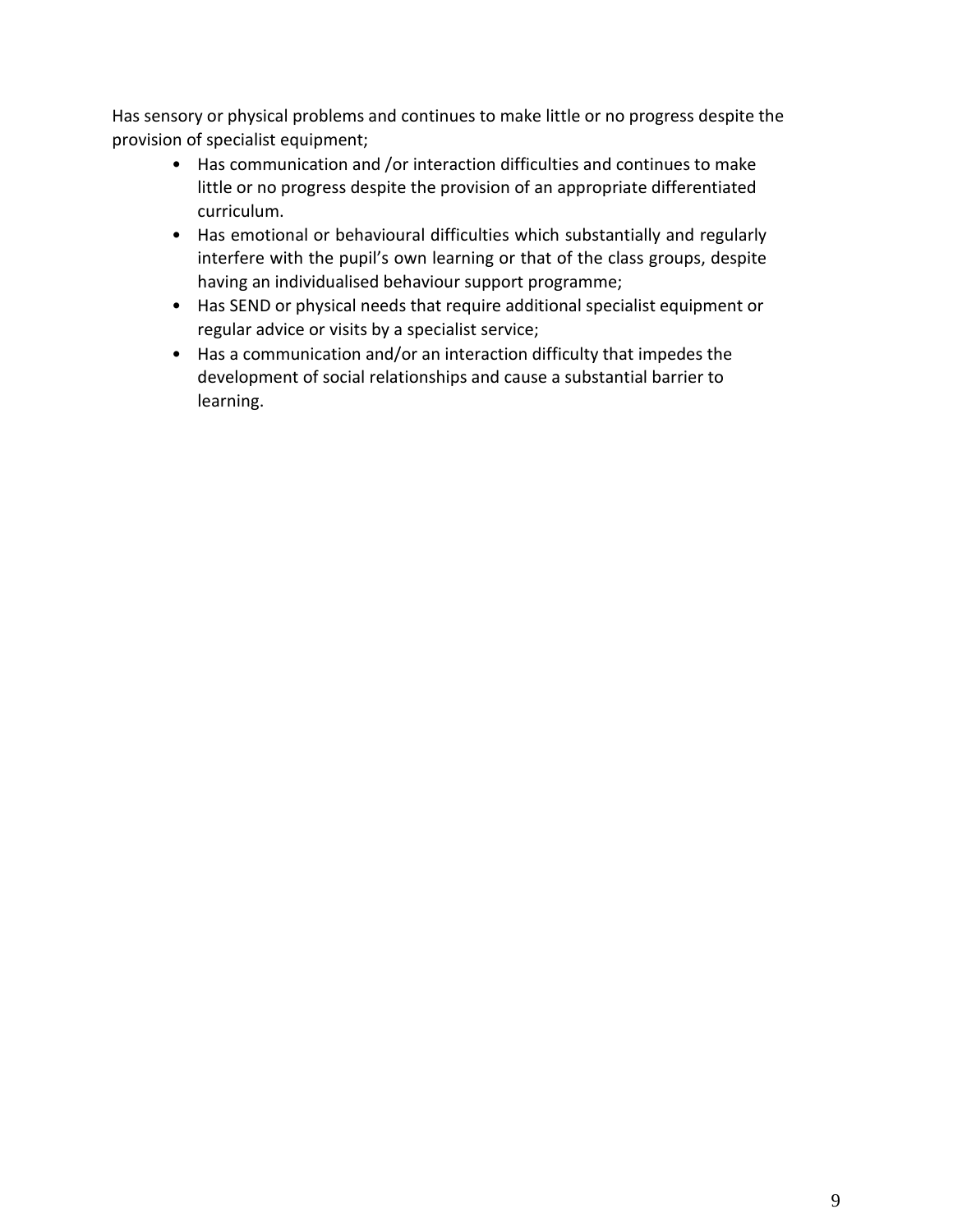Where a pupil is identified as having SEN, we will take action to support effective learning by removing barriers to learning and put effective special educational provision in place. This **SEND support** will take the form of a four-part cycle through which earlier decisions and actions are revisited, refined and revised with a growing understanding of the pupil's needs and of what supports the pupil in making good progress and securing good outcomes. This is known as **the graduated approach – assess, plan, do, review.**

For pupils with low level special educational needs the cycle of **Assess, Plan, Do** and **Review** will fit into the regular termly assessment and planning cycle for all pupils. These are known as Pupil Progress Meetings. Along with this, class teachers will share the **Review of Progress of Children on the Pupil Outcomes plan** every term at a meeting with parents. For some children, it may be appropriate to organise regular meetings with the SENCo alongside these other meetings.

Along with SEND support, there are two other levels on the SEN register. The overwhelming majority of children will be classified as **SEND support**, however there are also **School Contract** and **Educational Health Care Plans (EHCPs).** The school will raise certain children to **School Contracts** if it is felt that a regular meeting drawing together advice from certain agencies would benefit the pupil's progression and development. The reports from the termly **School Contract** meetings are sent directly to the **Special Education Service of Leicester Local Authority**. For a small number of children, it may be appropriate to consider **Statutory Assessment** which will lead to an **Educational Health Care Plan**, these are discussed further later in this policy.

#### **Abbey Mead Primary Academy's approach to teaching pupils with SEND:**

Throughout the year, staff teams across the school assess children's progress and arrange appropriate interventions to further support and accelerate progress where required. The SENDCo keeps in regular contact with the teaching teams to monitor children's progress and the success of intervention strategies by meeting each teacher on a termly basis as well as informally. Meetings with parents are arranged throughout the year to discuss their child's needs and the steps required to support their progress further through working collaboratively. Advice and support are provided to parents so that they can best support their child's progress at home. The SENDCo also monitors closely the progress of the children on the SEND Register and supports teachers in implementing additional and specialised provision required by them.

### **What expertise and training of staff do Abbey Mead Primary Academy provide to support pupils with SEN**

#### **Staff**

Our training needs are identified in the Abbey Mead Primary Academy development plan on a whole school level and are driven by the needs of pupils (eg. AET1 Training). In addition, staff undertake specific and bespoke training wherever individual needs are identified in order to support both individual pupils and specific groups (Fun time, Speech & Language, SEMH, EP advice).

Depending upon the purpose of training, it is arranged for all staff as well as year groups, classes and individuals.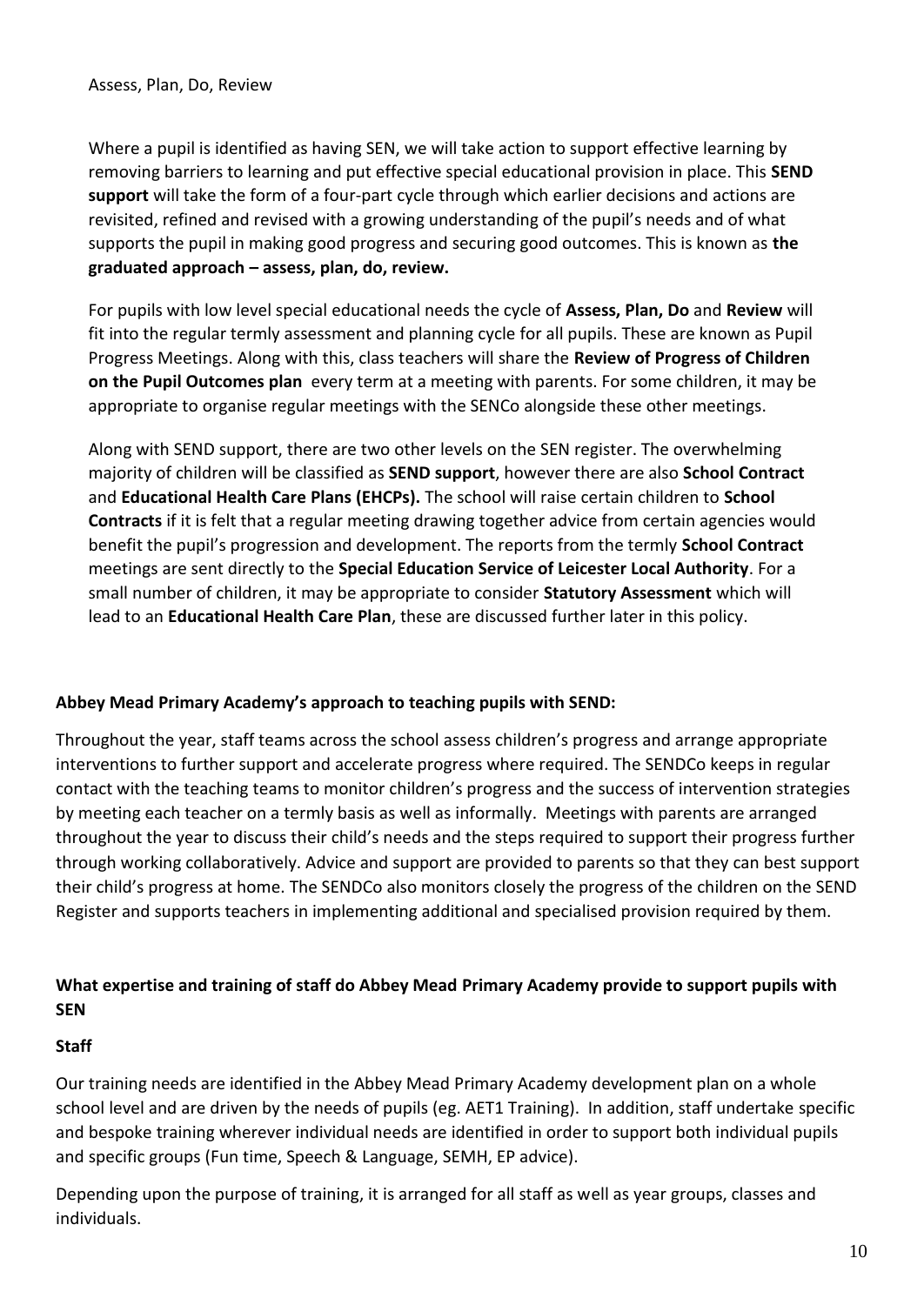#### **What support services are available?**

We endeavour to work closely with specialist agencies to obtain the best possible support and outcome for the pupils, parents and staff. Planning meetings with the SENDCo and specialist agencies are used to arrange advice, input and special agency joint working for the pupils who have additional needs. In addition, advice and support from specialist agencies is obtained as and when required outside of planned and scheduled work.

Abbey Mead Primary Academy can help to find services for children and young people with SEND up to the age of 25. You can also start finding services by searching on this website. In addition to helping you find services, the Leicester City Local Offer:

- helps you understand what schools and service providers are required to do for SEND children and young people
- helps the parents and carers of young people with SEND find support for themselves
- clarifies who is responsible for services for SEND children and young people
- gives you the information you need to ensure your SEND child can thrive

#### Click here [https://mychoice.leicester.gov.uk](https://mychoice.leicester.gov.uk/) and <https://families.leicester.gov.uk/send-local-offer/>

#### **How does Abbey Mead Primary Academy adapt the curriculum and learning environment for pupils with SEND?**

The RB2L (removing barriers to learning) ambassadors aim to support children in their well-being and encourage a positive outlook. This involves ensuring all children receive the support and individualised provision they require to achieve their potential. Children and families are also supported in overcoming barriers which prevent children from learning. Another aspect of this role is ensuring the safety and wellbeing of all pupils at Abbey Mead Primary Academy.

Teachers are well versed in making adaptations to the National Curriculum objectives to support the needs of pupils in their classes. This adaptation is provided in a number of ways; including through differentiation, scaffolding of key concepts, additional adult support and taking account of the cognitive independence and ability of children. Where teachers require additional support with this, they are able to work alongside experienced colleagues and the SENDCo to seek further guidance.

Abbey Mead Primary Academy's grounds are expansive and offer a vibrant and safe learning environment. Our building is set out over three floors and includes enrichment spaces and intervention rooms which offer flexibility to learning environments. Where appropriate, children are able to work in smaller, less stimulating rooms to best support their needs. In addition, the school has developed specialised intervention environments to meet the needs of pupils with additional needs; specifically, pupils with ASD.

Developments to our external grounds have been carefully designed and considered to promote inclusive practices and recent developments have been undertaken to promote greater accessibility (Edible Playground, Daily Mile Track)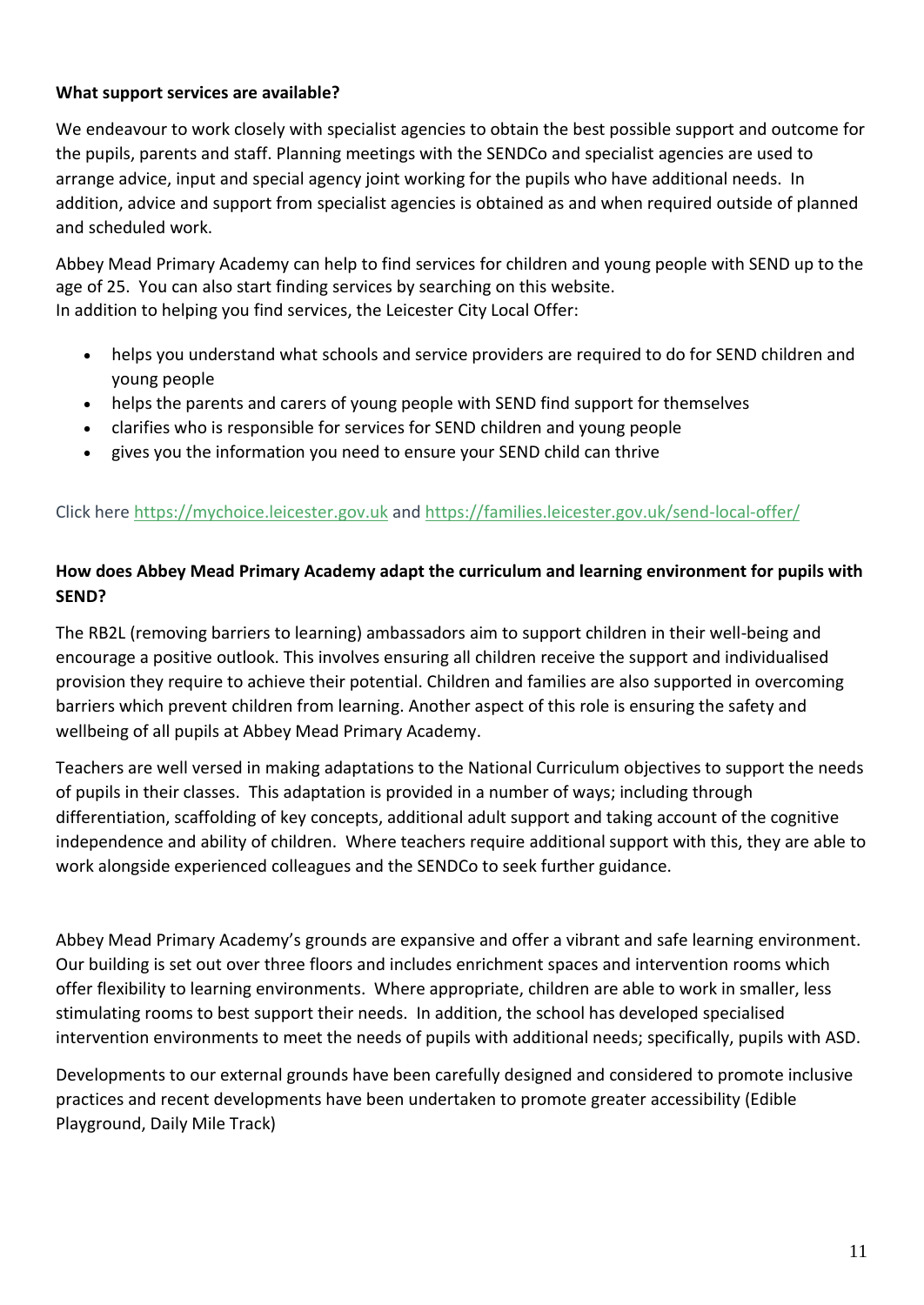#### **Education, Health and Care Plans (EHCP)**

The majority of children with SEN or disabilities can have their needs met within the schools SEND arrangements. However, some children may have complex needs and enduring special needs which will require longer term support arrangements and /or placement in settings which may be able to provide and meet the child's specific needs. This can be within a mainstream school, a Designated specialist provision attached to a mainstream school or a special school.

Abbey Mead Primary Academy regularly monitors the provision it offers for meeting the needs of the children on the Special Educational Needs register and continuously looks at steps it can take to improve and expand the delivery of support it can provide for SEND children.

If during our monitoring we observe that there is need for additional specialist support, we discuss our concerns with parents and make referrals for specialist advice. If the expert advice also indicates that more specialist and enduring provision is required the school considers the need for an EHCP.

'The purpose of an EHC plan is to make special educational provision to meet the special educational needs of the child or young person, to secure the best possible outcomes for them across education, health and social care and, as they get older, prepare them for adulthood.' SEND code of Practice 2015

The school corrects all relevant information; from the school placement, medical information (community paediatrician, Physiotherapist, Occupational therapist, hospital records, Speech and Language therapy etc.), specialist agency (Educational Psychologists, SEND support services etc.) and from previous placements. A request is made to the LEA, who will decide if the request is to be accepted.

Once the LEA agree the process it will collect the information below to devise a draft EHCP;

- collect and record the views interests and aspirations of the parents and child
- provide a full description of the child or young person's special educational needs and any health and social care needs
- establish outcomes across education, health and social care based on the child or young person's needs and aspirations
- specify the provision required and how education, health and care services will work together to meet the child's needs and support the achievement of the agreed outcomes

Once the draft plan is agreed and updated with all those involved it will go to a panel who will decide whether the plan is will meet the child's needs, including the type of provision which would be required.

If the child is moving to another placement, the SENDCo will work with the new placement to plan transition arrangements. This may include the new teacher/adult visiting the child in school, the child and parents visiting the new setting, the child spending time in the new setting with an adult from school.

If the child is to stay in the school an implementation meeting is held with everyone contributing to the plan as well as the parents. This meeting will agree the targets which will be followed until the review meeting. The plan is reviewed on a yearly basis.

#### **What are the admission arrangements for pupils with SEND at Abbey Mead Primary Academy?**

Abbey Mead Primary Academy is its own admissions authority and; as such, is responsible for setting the criteria for admission and their interpretation; however, at all times it will act in accordance with the School Admissions Code published by the Department for Education. The Academy has decided to remain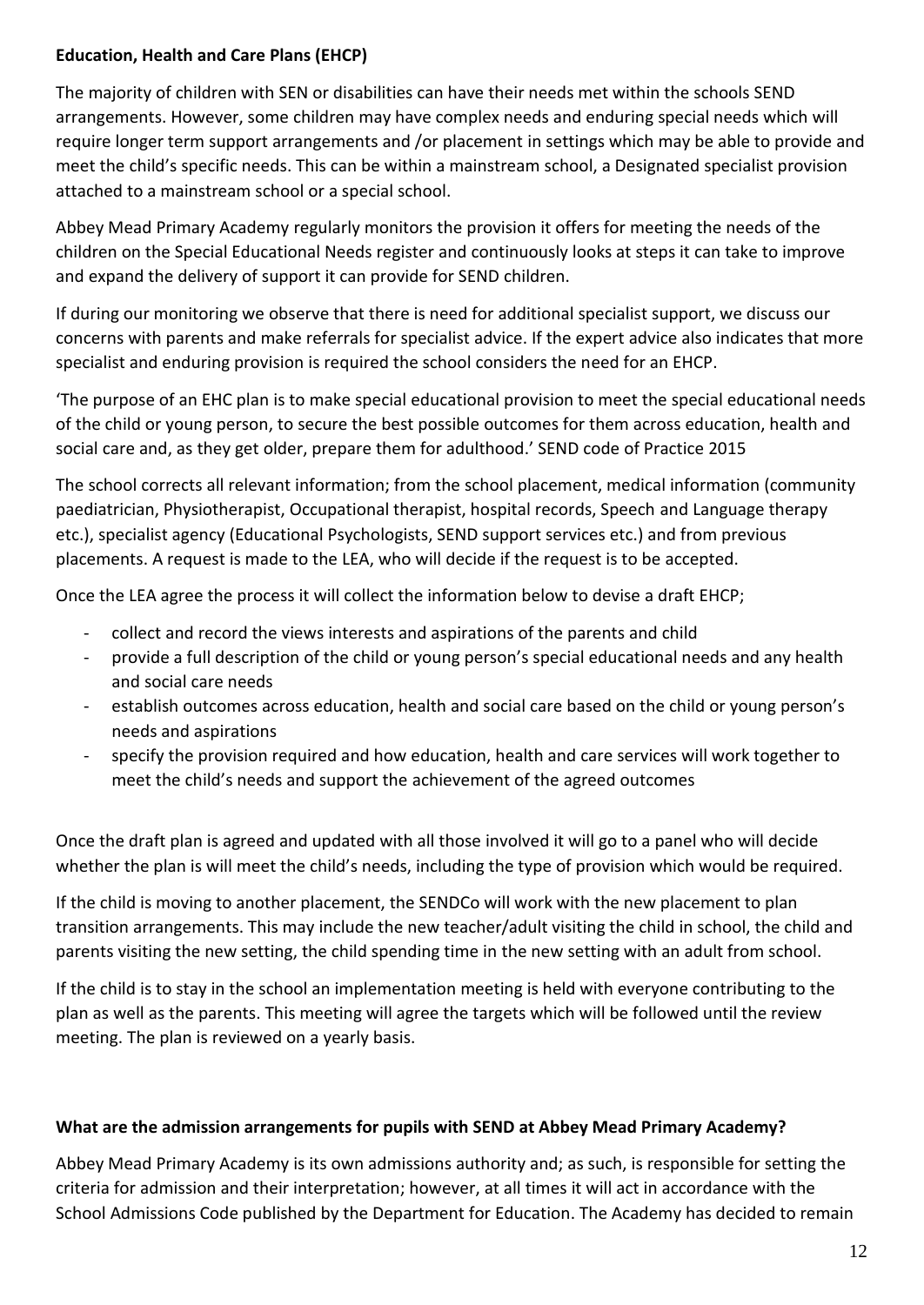part of the Leicester City admissions process and, therefore, the local authority administers all admissions to the Academy. All parents wishing to apply for a place at the Academy should do so via Leicester City Council, the address of which is on their website.

#### **What facilities are provided to assist access to the academy?**

Our school aims to treat all its pupils fairly and with respect. This involves providing access and opportunities for all pupils without discrimination of any kind.

[https://www.abbey-tmet.uk/wp-content/uploads/2019/10/TMET-Admissions-Policy\\_2021](https://www.abbey-tmet.uk/wp-content/uploads/2019/10/TMET-Admissions-Policy_2021-onwards_AMPA.pdf) [onwards\\_AMPA.pdf](https://www.abbey-tmet.uk/wp-content/uploads/2019/10/TMET-Admissions-Policy_2021-onwards_AMPA.pdf)

Please see our Accessibility policy (link above) which provides information about how we are improving the physical environment as well as all learning opportunities for the purpose of increasing the extent to which pupils with SEND are able to take advantage of education, facilities and services provided or offered by the academy.

We use advice and recommendations from specialist agencies to provide the detailed information about how equipment and facilities to support children and young people with special educational needs will be secured.

### **What steps are taken to prevent pupils with SEND from being treated less favourably than other pupils?**

Pupils with SEND (special educational needs or disability) are given equal access to the curriculum. As part of our whole school training programme, teachers and teaching assistants are developing the necessary skills to teach pupils with a variety of needs. Classrooms are organised to promote equal access for all pupils; lessons provide opportunities for all pupils to achieve; and are responsive to pupil diversity and disability. Lessons involve working individually, in pairs, in groups and whole class. All pupils are encouraged to take part in music, drama and physical activities and adaptations are made where required to support this.

We are developing greater access to computer technology which is appropriate for students with SEND.

## **How does Abbey Mead Primary Academy consult parents of children with SEND and involve them in their child's education?**

All parents are kept informed of their child's progress during parents' evenings, end of year reports and through termly discussions for children on our SEND register. Meetings are also arranged as and when required to discuss children's needs with parents: to share information, obtain their views and involve them in the support plan for their child. The teachers and SENDCo regularly discuss with parents informally how their children are progressing and additional practices which will best support them. Where appropriate, specialist agencies are invited to meetings for children with SEND and are able to give greater guidance and support around identified needs.

#### **How does Abbey Mead Primary Academy consult pupils with SEND and involve them in their education?**

All children in the school are involved in setting their learning targets. We differentiate our communication and approach to allow all children with specific needs to participate within their ability on their learning journey and give them an opportunity to comment/make their views known.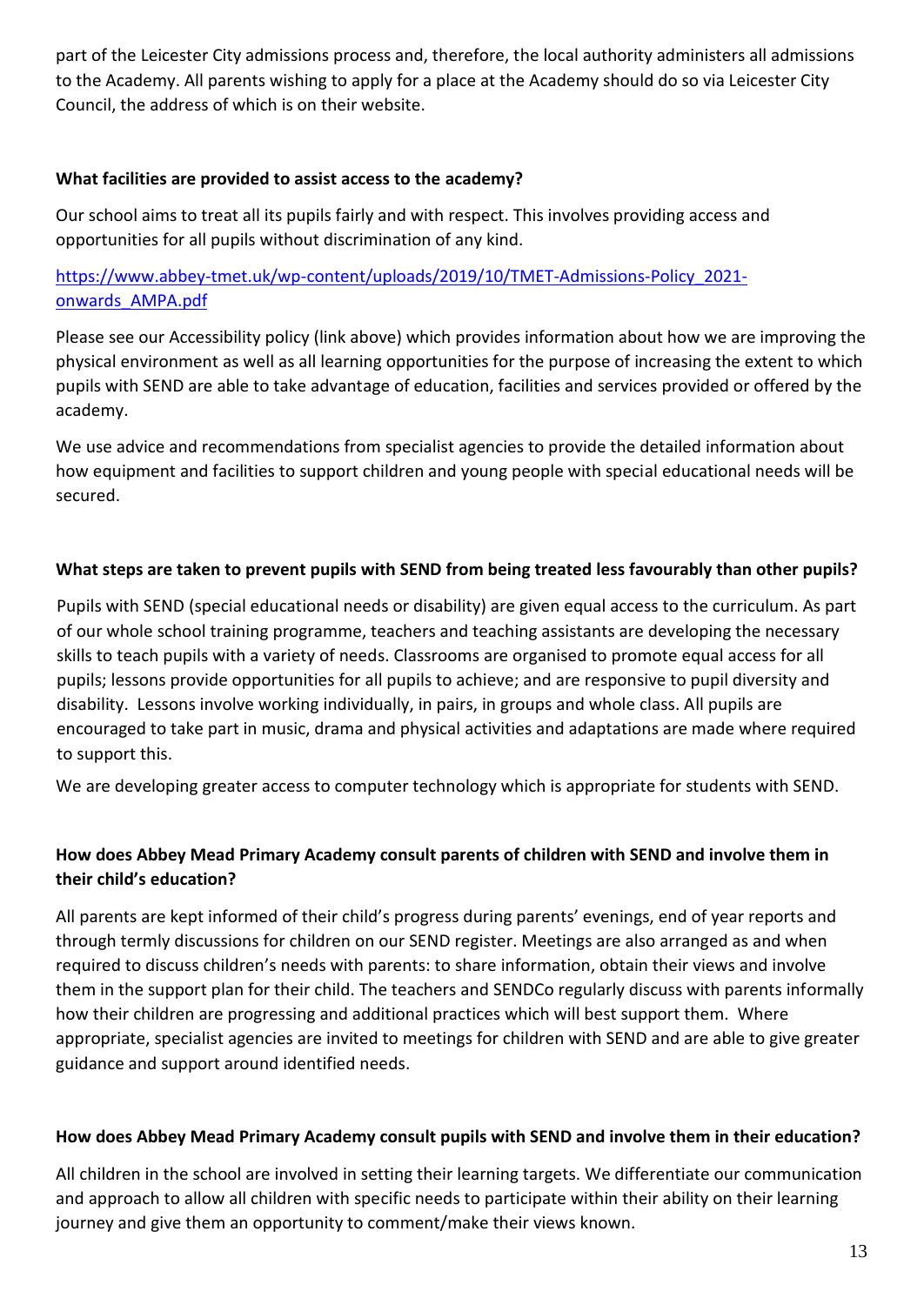## **How does Abbey Mead Primary Academy involve other bodies; including health and social care bodies, local authority support services and voluntary sector organisations, in meeting the needs of pupils and supporting their families?**

Referrals are made to health, SALT and social care bodies when families and pupils would benefit from greater support with medical needs, speech and language, emotional and social literacy, to name a few. Contact is made with GPs by the SENDCo when medical referrals are required and work is undertaken to provide all necessary assessments and observations. When particular support is required, the SENDCo will contact appropriate specialist or voluntary organisations to arrange pieces of work to be carried out with the family or pupil. All referrals are made in consultation with parents. Examples of services include: ADHD solutions, SEMH support services, LCI, EP Service.

#### **How does Abbey Mead Primary Academy assess and review pupil's progress towards outcomes?**

At Abbey Mead Primary Academy there are high aspirations for all children and we seek to remove all barriers to learning and engagement. We offer a differentiated curriculum for all children and use resources tailored to the needs of pupils who require support to access the curriculum; this is directed by our SENDCo. Curriculum progress is tracked for all pupils; with additional scrutiny for pupils with additional needs. Targets are set effectively and are appropriate for pupils' individual circumstances and areas of need. The curriculum is reviewed to ensure it meets the needs of all pupils regularly and adaptations are made accordingly. Meetings with parents are arranged to share pupil progress as well as supporting parents to develop a better understanding of their child's needs in order to develop their skills to further support their child's progress.

Each teacher considers each student's targets and records these in their own planning. We measure progress using assessment of curriculum targets and consider the social and emotional development shown through their behaviour for learning. During the statutory review process for the Education, Health and Care plan, all students also receive individual targets. These are not always based on 'learning' levels linked to the curriculum but can be focused on overcoming the individual barriers faced by students and may look at attendance, small aspects of behaviour or plans for the future broken into smaller steps. This process also outlines the support that is available to help them to achieve these steps and who will be monitoring them.

#### **How does Abbey Mead Academy support pupils with SEND in the transfer between phases of education?**

Abbey Mead Primary Academy plans careful transition within the school whereby pupils meet their new teachers and familiarise themselves with their new classroom and environment. Information about the pupil's individual needs is shared with the new teacher. The SENDCo works with the new teacher for a smooth and successful transfer and start for the pupil. Careful consideration is given to pupils transitioning between phases at the school as this involves significant changes to their location within the building.

For those pupils transferring to another school, careful transition exercises are undertaken; including visits, in order to ensure the specific needs of the children are catered for and that the children feel confident in the move. The school works closely with parents and engages them in this process to ensure that they are also familiar and prepared for changes ahead so as best to support pupils.

#### **What support for improving emotional and social development does Abbey Mead Primary Academy**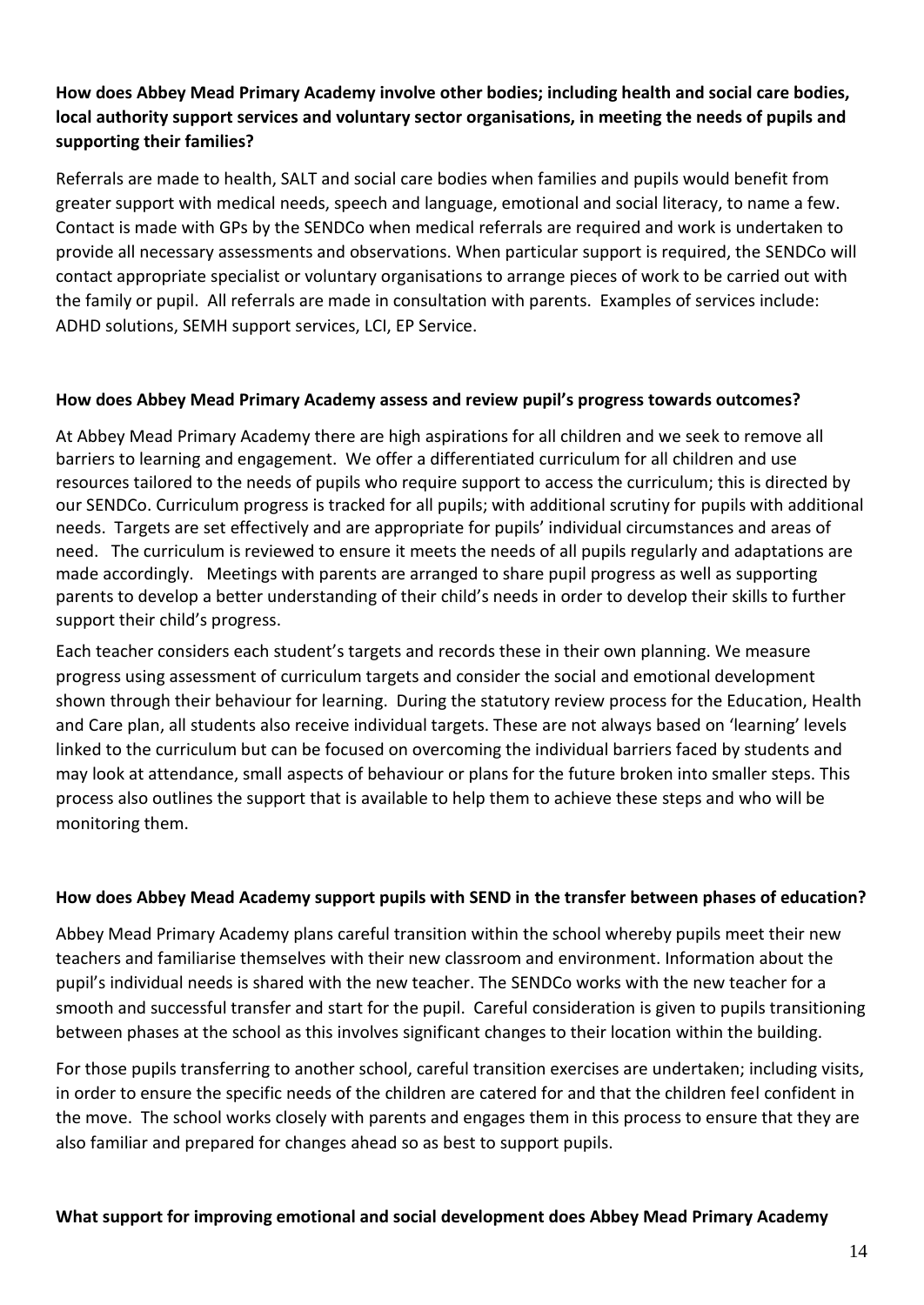#### **offer?**

We utilise the principles of 'Route to Resilience' to promote and develop strong character in our children in order to prepare them well for learning and for life. Through this approach, we instil in our children an understanding that they each possess the necessary characteristics to be successful in life. Through celebrating achievements and strengthening these characteristics over time, children are able to broaden their capabilities and ability to apply these to different experiences. To supplement this whole school initiative, smaller groups are run for pupils who need greater support to manage their emotions and develop social communication skills.

The SENDCo works with specialist agencies to plan, source and implement tailored support for individual pupils whose needs are more specialised. The SENDCo also helps to source appropriate support for families who may struggle to meet emotional needs for their child/ren.

We are also proud to be a part of the NHS initiative 'Mental Health Support Teams in Schools' and have provided placement and support for a trainee Mental Health practitioner, enabling children to access support for their Social, emotional and mental health needs.

The Solihull Approach is another program we will use to increase our support to children and parents.

#### **What are the arrangements for supporting pupils with SEND who are looked after by the local authority?**

Abbey Mead Primary Academy recognises that Looked After Children may have very specific needs and may be coping with trauma, abuse or rejection, being more likely to experience personal distress and uncertainty. The SENDCo has responsibility for Looked After Children and liaises with all agencies and foster carers to ensure that all agreed arrangements are in place for the children. All support arrangements; including, specialist support or equipment is monitored and evaluated for effectiveness in meeting the pupil's emotional and learning needs on a regular basis. We involve children and listen to their views and feelings when planning any support.

In addition, the school utilises the expertise of the TMET Primary Intervention Team to enrich the lived experiences of our LAC pupils and provide them with wider experiences that they would otherwise not receive.

The SENDCo raises staff awareness of, and sensitivity to, the difficulties and educational disadvantages of Looked After Children as part of whole school training programme.

Please also see LAC policy [https://www.abbey-tmet.uk/wp-content/uploads/2019/08/Looked-After-](https://www.abbey-tmet.uk/wp-content/uploads/2019/08/Looked-After-Policy.pdf)[Policy.pdf](https://www.abbey-tmet.uk/wp-content/uploads/2019/08/Looked-After-Policy.pdf)

### **How will Abbey Mead Primary Academy evaluate the effectiveness of the provision made for pupils with SEND?**

The effectiveness of SEND provision is a part of the whole school provision evaluation. The teachers monitor SEND pupil progress on a regular basis and work with the SENDCo to evaluate outcomes and implement agreed steps for success for the pupils. The SENDCo meets with

teachers on a termly basis to discuss individual needs of SEND children and carries out assessments to match interventions more precisely and to source specialist support. The SENDCo has an overview of progress for all children with SEND and works closely with staff to implement support systems for continued progress. All children are set challenging targets with appropriate support to achieve them. Specialist advice and support is sought when children are not making excepted progress.